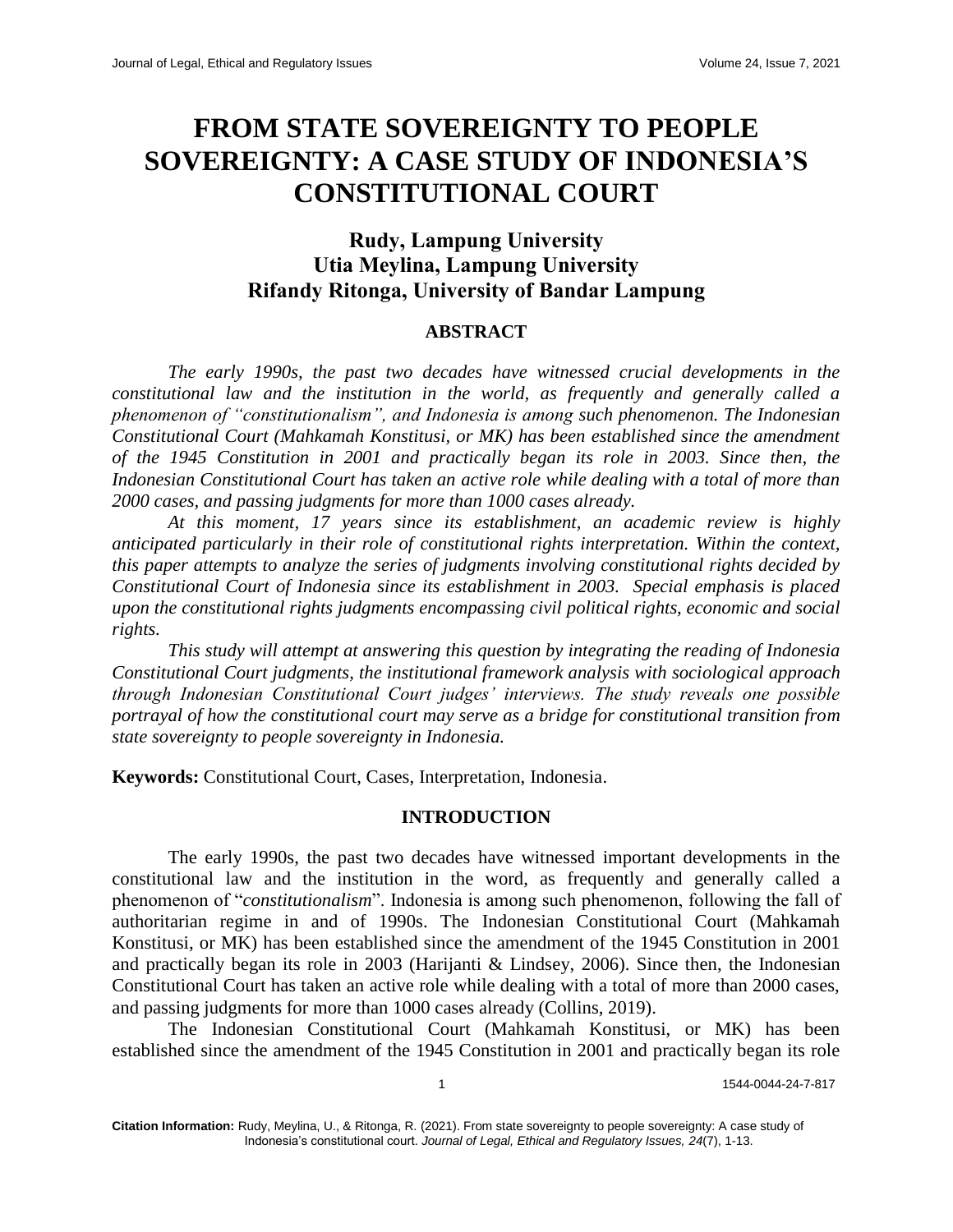in 2003. Since then, the Indonesian Constitutional Court has taken an active role while dealing with a total of more than 2000 cases, and passing judgments for more than 1000 cases already (Ginsburg, 2014).

This study is aimed at ascertaining the characteristics of the Constitutionalism in Asian context by way of empirical analysis on the adjudication practice of constitutional interpretation at the Indonesian constitutional court through judgment reviews and judge interviews, together with the attempt of comparative analysis with practices in other jurisdictions in order to further identify Indonesian characteristics (Ginsburg, 2003).

The author contends that Constitutionalism in either sense of procedural and substantive can take different forms reflecting local contexts, even if the general consensus was that the constitutionalism takes place in a similar path pattern (Ackerman, 1997; Hirschl, 2012). Within the question, the paper will find an answer on what model best describes Indonesian constitutional adjudication in regard to transplantation of institutional structure and interpretation approach and what standard of interpretation has been used by the court to achieve the constitutionalism. This study will attempt to answer this question in terms of actual function of the constitutional adjudication under the name of constitutionalism, instead of Watson-like positivist studies of a written constitution (Da Silva, 2014).

Regarding appraising the adjudicative function of the Indonesian constitutional court, this study concentrates on the implementation of the constitutional interpretation; in the meantime, the institutional characteristics including the socio-legal cultural conditions supporting such function will be identified. In order to consider the functional results of the different institutional design of constitutional courts, this paper should observe not only the static structure of the constitutional court as a constitutional organ but its dynamic institutional mechanisms, by looking into the development of living norms of the constitution through the "*interpretation*" of the constitution, as well as relevant laws considering the legal culture and political environment (Sokalska, 2019; Hanadi, 2019; Sukmariningsih, 2019).

It should be noted that this kind of comparative study is still worthy given the fact that the outcome for each country's constitutional reform shall be different albeit the general consensus on the general spread of constitutionalism around the world with a similar pattern. Those distinctions denote the vast disparities in constitutional legacies and structures, historical inheritances, formative experiences, including non-trivial disparity in the value systems of each nation. This point of view shares somewhat similar ground with Ran Hirsch proposing that constitutions in the entire world vary in models and priorities with respect to organic pattern and state institutions (Hirschl, 2006).

Then, judgments involving issues of constitutional rights will be studied, in order to ascertain the tendency of standards applied in judicial interpretation of the constitution as well as laws. Findings on the legal interpretation of Indonesian constitutional court will be further compared with the preceding researches on the practice of other jurisdictions. This research is aimed at employing the comparative study of constitutional adjudication in terms of institutional structure and interpretation method of diverse countries to provide the basis for identifying a number of key features shaping the character of the Indonesia Constitutional Court.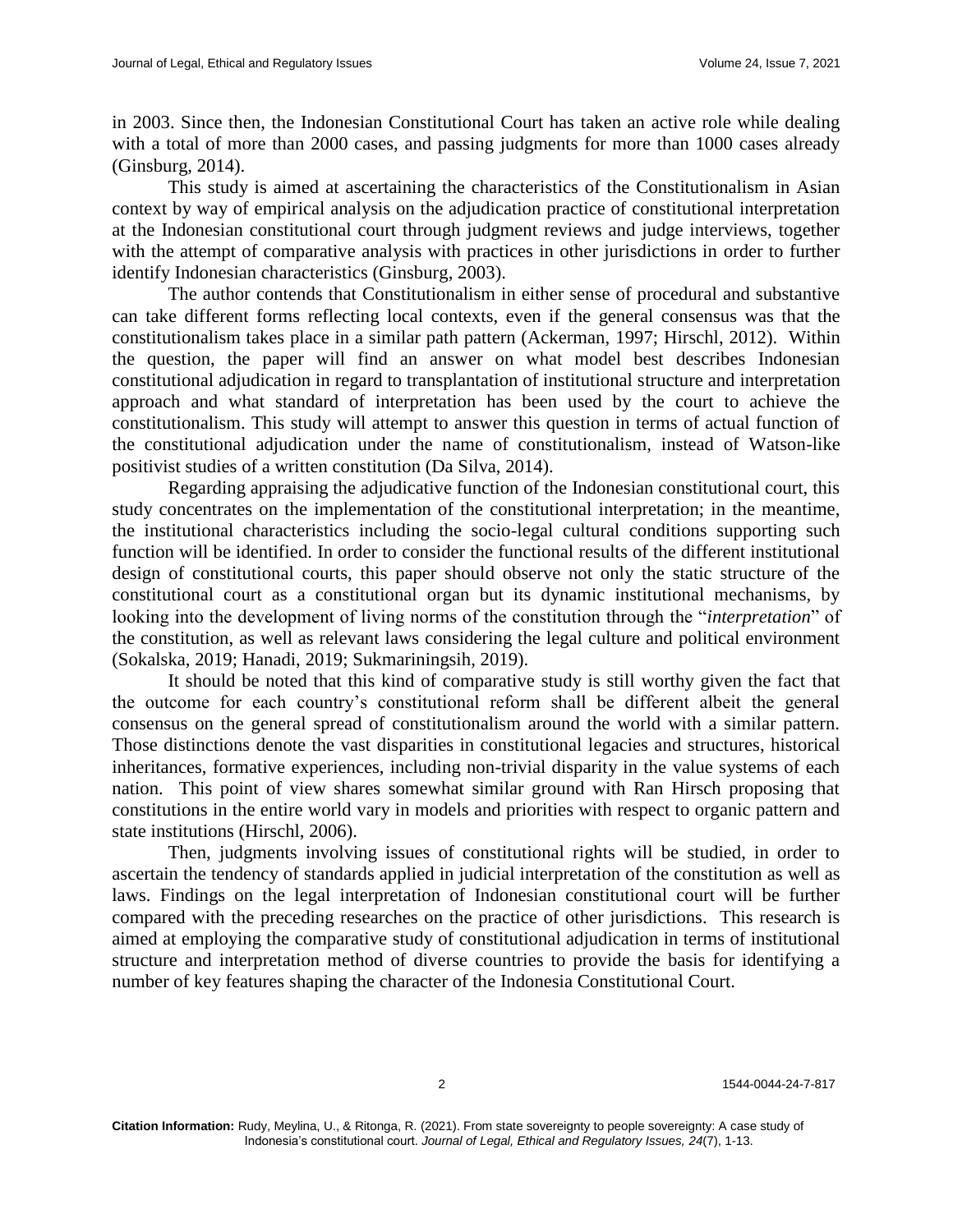# **RESULTS AND DISCUSSION**

### **Institutionalization of Constitutional Court in Indonesia**

The continuous existence and enlargement of a new constitutional court in the world political system having a part of the institutionalization of constitutional structure follow the ascent of constitutionalism (Tate & Vallinder, 1995). This seems a natural phenomenon given the fact that the role of constitutional court has long been attributed to both of the aforementioned two dimensions of the Constitutionalism, namely, procedural and substantive goals. Mauro Cappeletti, for example, explained the role of constitutional court as the method utilized to generate the positivization of higher values hinted by constitutions (Cappelletti, 1970) in which it emerges as another role as an institutional pillar in the separation of powers. A reference is also made to the stream of scholars descending from Montesquieu (Clark & Shapiro, 1983) asserting that constitutional separation of powers is critically predicated on the existence of an independent constitutional adjudication.

The world has observed three waves of the spread of constitutional review. The first wave was the adoption of a Judicial Review into the US constitutional system and the constitutions of its constituent states. The second wave was soon after Hans Kelsen's reconceptualization of constitutional review under special court, particularly after World War II, assuming that the legislature might make mistakes, which constitutional review could rectify (Woozley et al., 1968). Amid the third wave of democratization, a large number of countries, particularly in the post-Communist world, as well as new democracies was adopting the German type of constitutional court (Ginsburg, 2003).

Indonesian constitutional court is one of such typical products amid the third wave of democratization. Until the introduction of Indonesian constitutional court (hereinafter referred to as MK) in 2003, neither sense of rule of law, namely the procedural sense of rechtstaat or the substantive sense of democracy, was within reach of the Indonesian people. Indonesia constitutional doctrine asserting that "*Indonesia is rechtstaat but not machstaat*" was merely written in the constitution elucidation and constitutional books but had never been realized. It is sensible to affirm that throughout Indonesian history, at dictatorial rule periods in particular, constitutional law was stipulated as a peripheral role. The salient trigger of the constitutionalism failures was the weaknesses of the 1945 Constitution and the absenteeism of an institution for protecting the Constitution.

Perhaps, as is often the case in the world history on formation of any constitutional institutions, Indonesian constitutional court has its own historical moment involving political and economic crises demanding substantial civic engagement. Therefore, a brief historical review of the formation process of Indonesian constitution and its related institutions will assist in understanding the path led to the constitutional court.

In August 1945, amid the independence struggle, the process of drawing up Indonesia's constitution was undertaken in which it was organized to be a mere interim document. The constitution was an authoritarian one, albeit entailing articles regarding human rights providing for the majority of the 'thinly conceived' rights which are crucial for democratic politics, including social and economic rights (e.g. things alluding education and occupation). Before the amendment was held, the 1945 Constitution had prevailed as the state constitution of The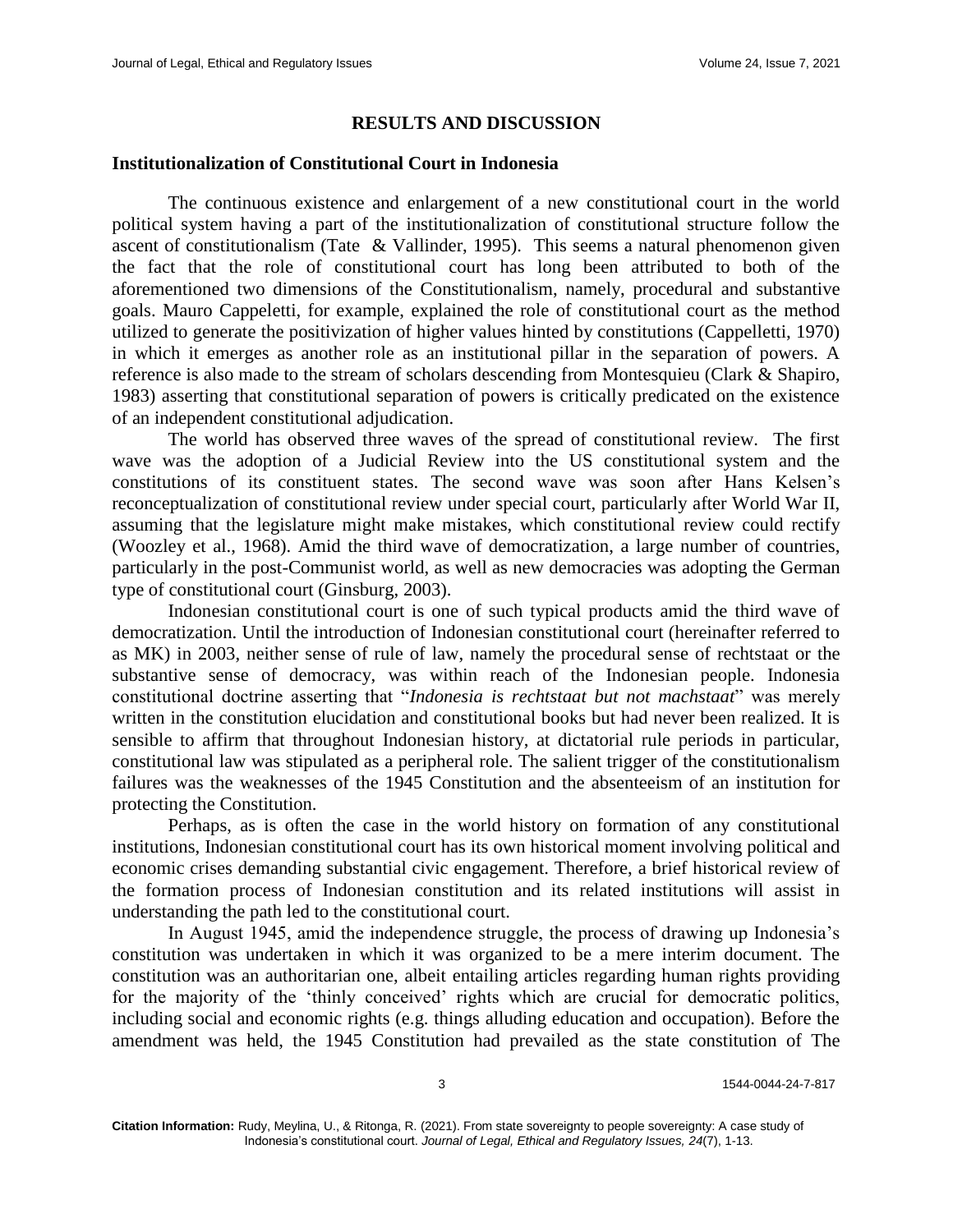Republic of Indonesia for three periods1, namely in the initial years of the independence from 1945 to 1949, and it ultimately supplanted by the RIS Constitution and 1950 Provisional Constitution. The 1950 Constitution was merely implemented for nine years before re-imposing the 1945 Constitution accomplished by President Soekarno having no patience with the tempestuous experiment in democracy. During the Soeharto era up to its first amendment in 19992, the 1945 Constitution was utilized to retain an authoritarian style of government through its obscurity.

During those three periods, distinctive models of state administration were utilized despite being grounded on the text of the 1945 Constitution which was not altered. In the first years of the independence, the country obeyed liberal democracy with the parliamentarian governmental system differing from the governmental system envisaged in the 1945 Constitution (Bhakti, 2020). In the following period, recognized as the "*Old Order*" era, the presidential governmental system was implemented grounded in the 1945 Constitution complemented by the establishment of the House of Representatives (DPR) and the People's Consultative Assembly (MPR). The democracy whose development was built in that era was termed as "*guided democracy*". The "*guided*" perspective, nonetheless, turned to be completely crucial in which its tendency ultimately led to authoritarianism.

During the New Order (1966 to 1998) under former President Soeharto3, the 1945 constitution generated an executive heavy governmental system giving the president vigorous power without mechanism of checks and balances. Besides, it enabled the president to own an additional and bestowed power in regulating constitutional and fundamental affairs with the mere laws or governmental decree since a large number of provisions in the constitution give the instructional to be regulated by law and subsequently regulated more detail in subsequent governmental decree4. One obvious example is the membership of the MPR, which was the highest organ within Constitutional Order, and was arranged for the president's benefit through the Law on MPR and DPR Membership5. By this Law, 440 MPR memberships were appointed by the president, consisting of 100 members from Army and individuals, and 340 from delegates of groups; 160 members came from regional representatives selected by the Regional House of Representatives (DPRD); and 400 members were elected through general election. It marks the president's domination over the MPR. In addition, the law making was controlled by the president since its predominant power was owned by the president. Furthermore, DPR occupied the domination of the parties that supported the president.

A large number of laws in that era was substantially illegitimate, yet it was able to be altered by employing a legislative review carried out by DPR itself. Additionally, some provisions or articles in the 1945 constitution have norm obscurity which was merely possible to be depicted in assorted ways grounded on the president's policies. Further, the abuse of power frequently led to human rights and constitutional rights violations without any measure for constitutional appeal.

A result of this lack of effective channels for the realization of constitutional provisions was the general neglect of the constitution as a normative source. A dominant tendency in Indonesian academy was the European customs of the first half of the 20th century viewing the constitution as merely an assortment of the policy programs that could never materialize without addressing the actions of the legislation or administrative actions (Asshiddiqie, 2004).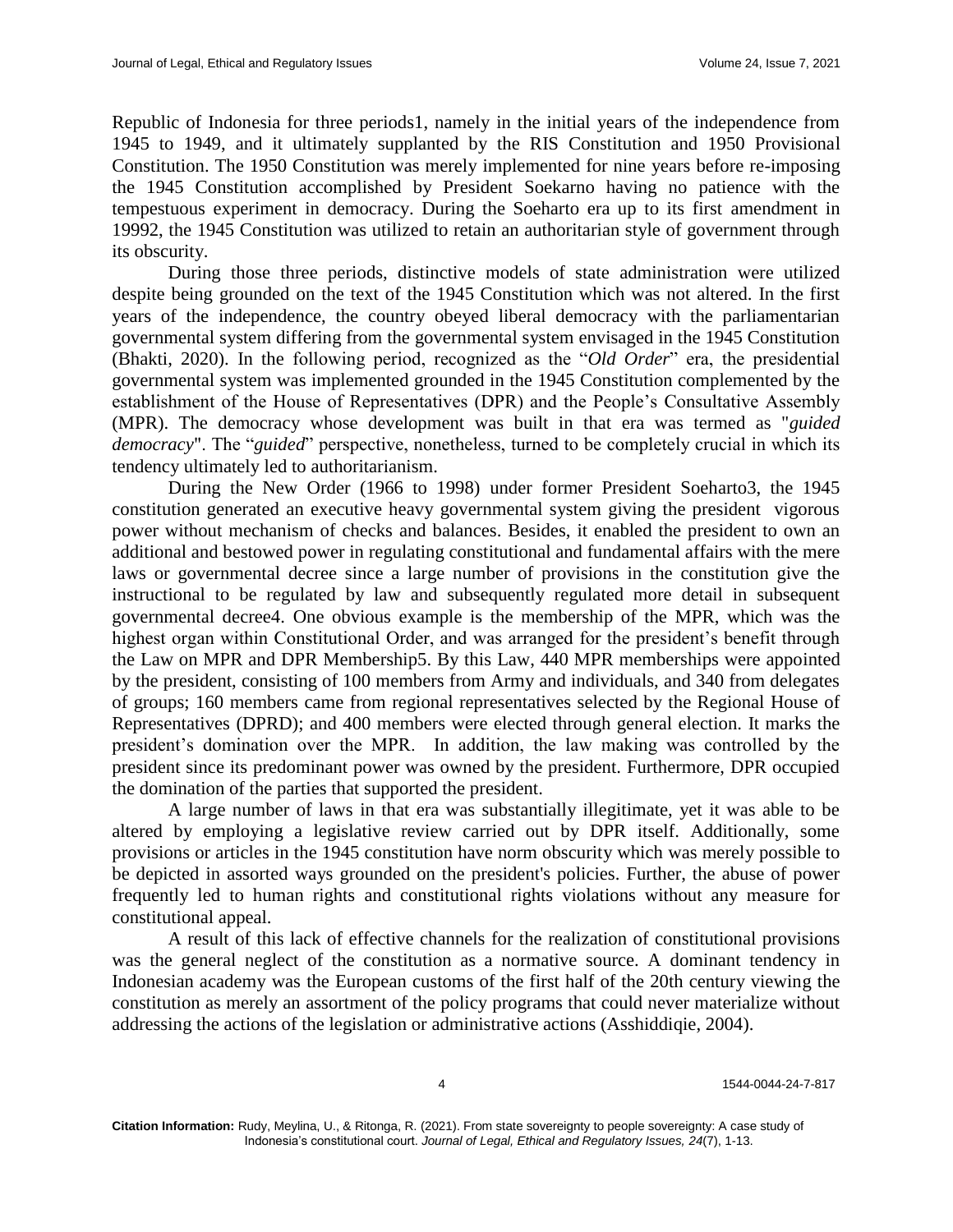In addition, the New Order's hot pursuit of economic development and stability had led the government to consider that human rights and the rules of law are expendable in pursuit of economic development, thus putting aside the constitutionalism after the economic development and stability. Hence, amid the New Order period, the existence of the written constitution did not make the Indonesian people feel either a procedural or substantive sense of Constitutionalism.

All those experiences and the weaknesses of the 1945 Constitution signified the deliberations leading to the existence of the Constitutional Court as one of judicial power executors, in addition to the Supreme Court. Establishing the constitutional court was regarded as one of the largest constitutional reforms in Indonesia after the fall of former President Soeharto in 1998 (Subekti, 2008). Former President Habibie, the successor of Soeharto, apparently already thought of the need for constitution amendment and direct election for presidency. Habibie conveyed that the future of Indonesian democracy lies in the constitution amendment so that Indonesia can stand firmly together with other democratic nations without losing its own identity6.

Finally, the provisions regarding Constitutional Court, together with those on the Judicial Commission, were included into the Constitution during the third amendment in 2001. The amendments to the 1945 Constitution7, proposed to realize a democratic constitutional state grounded in the principle of constitutional supremacy, will probably encounter the similar reality as the 1945 Constitution, unless a constitutional control mechanism exists, in which implementing the constitution in the life of people, nation, and state will be guaranteed.

# **Judgments Review**

This section is devoted to answering the second hypothesis on whether the interpretation methods applied at the Indonesian Constitutional Court have a hybrid nature in a comparative view with world leading practices.

To distinguish the characteristics of constitutional interpretive methods according to the difference of constitutional issues at stake in major constitutional cases, a distinction was observed at least between the two categories of issues, namely the issue related to civil political rights including indigenous people case (Warman et al., 2018), and the issues associated with social economic rights.

| Table 1<br><b>CONSTITUTIONAL INTERPRETATION: CIVIL POLITICAL RIGHTS CASES</b> |                                                                                    |                                 |  |  |  |
|-------------------------------------------------------------------------------|------------------------------------------------------------------------------------|---------------------------------|--|--|--|
| <b>DECISION</b>                                                               | <b>ISSUE</b>                                                                       | <b>METHOD OF INTERPRETATION</b> |  |  |  |
| MK Decision No 013/PUU-<br>I/2003                                             | Freedom from Retrospective Trials<br><b>Textualism Systematic</b><br>(Art. 28I(1)) |                                 |  |  |  |
| MK Decision No. 011-                                                          | Equality on Voting Rights (Art. 27 (1),                                            | <b>Systematic Rational</b>      |  |  |  |
| 017/PUU-I/2003                                                                | 28D(1), 28J                                                                        | <b>Basis Test</b>               |  |  |  |
| MK decision No. Number<br>5/PUU-V/2007                                        | Equality and Unity of Legal Order (Art.<br>18(4)                                   | Systematic                      |  |  |  |

# **Civil and Political Rights**

#### 5 1544-0044-24-7-817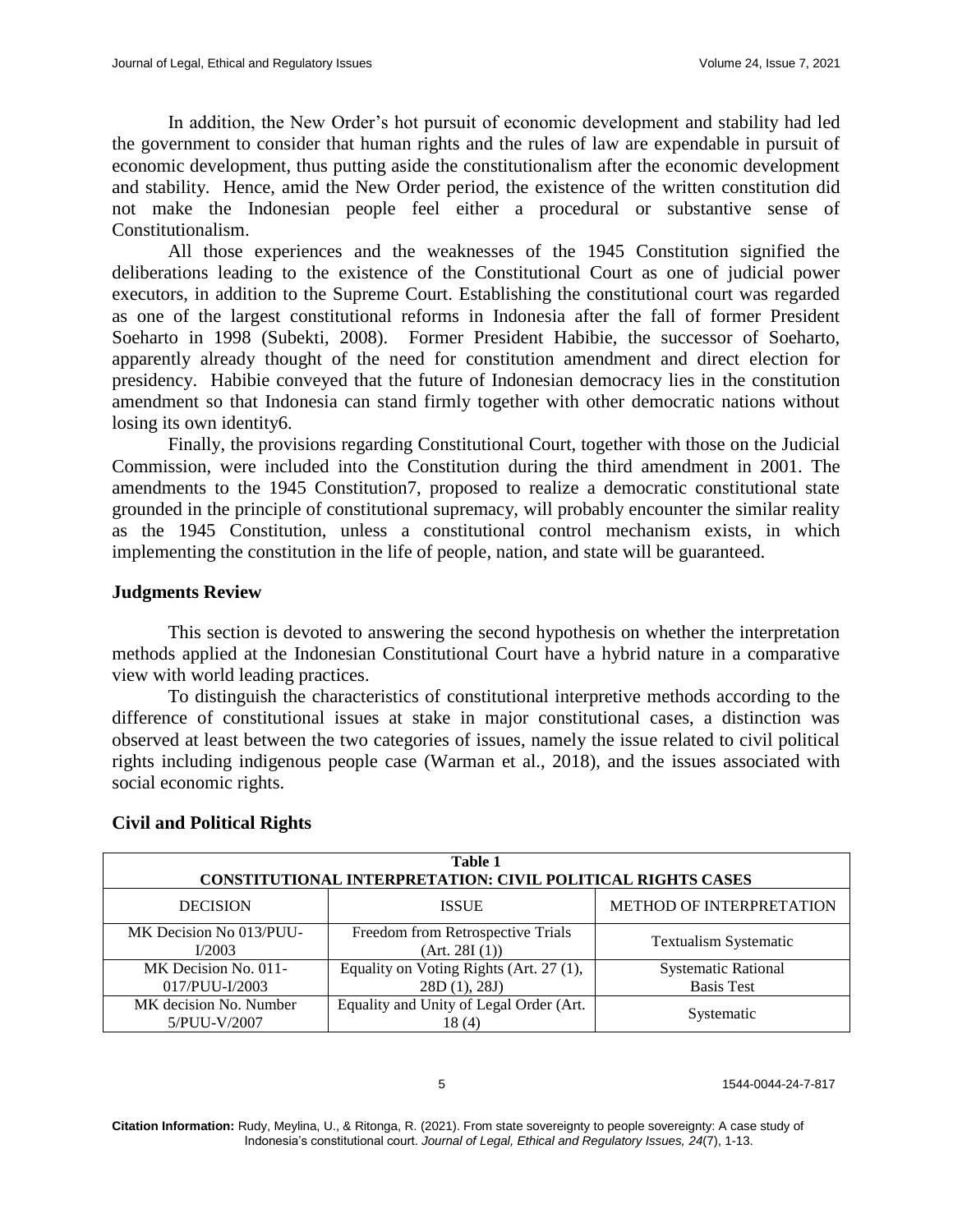| MK Decision Number<br>102/PUU-VII/2009      | Procedural Democracy versus<br>Substantive Democracy (Art. 27 (1)<br>Art. 28, Art. 28D)                     | Balancing                        |  |
|---------------------------------------------|-------------------------------------------------------------------------------------------------------------|----------------------------------|--|
| MK Decision No.<br>31/PUU.V/2007.           | Civil Political Right versus Autonomy<br>(Art. 27 (1), Art. 18B)                                            | Balancing                        |  |
| MK Decision No. 35/ PUU-<br>X/2012          | Right on Water Resources Indonesia<br>(Art. 28H(1), Art. 33(1))                                             | Textualism-Systematic-Historical |  |
| MK Decision No. 85/PUU-<br>XI/2013          | Indigenous People Right (18B (2), Art.<br>28H(1)                                                            | Textualism-Systematic-Historical |  |
| MK Decision No. 14/PUU-<br>XI/2013          | Civil Political Right versus elections                                                                      | <b>Textualism Systematic</b>     |  |
| MK Decision No. 95/PUU-<br>XII/2014         | Constitutional rights of indigenous<br>forest peoples (Art. $18B(2)$ , Art. $28C$<br>$(1)$ , Art. 28D $(1)$ | Textualism-Systematic-Historical |  |
| MK Decision No. 24/PUU-<br><b>XVII/2019</b> | Civil Political Right versus Election<br>Survey (Art. 28F)                                                  | <b>Textualism Systematic</b>     |  |

As summarized in Table 1, the Constitutional Court in its legal considerations interpret the provisions of the Constitution, the interpretation methods used Textualism, Systematic, and Historical. The cases related to civil political rights, such as freedom of thought, freedom from retroactive trial, equality before the law involving rights to vote and be voted, rights to autonomy, and freedom of association, have been discussed with special importance in the Indonesia's new era of reformation and democratization, since they directly relate to the constitutional basis for democratic consolidation. These cases must shed light upon how Indonesian Constitutional Court interpreting the new brand of civil and political rights newly integrated in the amendment in 1999 through 2001 of the 1945 Constitution. In these studied cases, Indonesian Constitutional Court exhibits an interesting tendency of ultimately referring to the notion of "*democracy*" as the normative basis of constraint to the legislative power, coupled with its grammatical and systematic method of interpretation, particularly reflecting the civil law tradition of interpretation developed in the normal judicial process.

Although these cases of civil political rights, particularly the last two cases, imply that Indonesian Constitutional Court is increasingly accustomed to the technical influence from the American style tests, the "*democracy*" seems to be kept at the top of the hierarchy of constitutional values in the balancing methods among different constitutional rights (Fahmi et al., 2019).

The Decision (Table 1) issued by the Constitutional Court brought many changes in the field of Civil and Political Rights, specifically in the MK Decision No. 85 / PUU-XI / 2013 and MK Decision No. 95 / PUU-XII / 2014, MK uses Textualism, Systematic, Historical. The Decision provides legal force and recognizes that customary forests are separate from state forests as a form of people sovereignty. Besides the decision is utilized to guarantee the fulfillment of the constitutional rights of indigenous forest peoples. The decision also illustrates a process of transition of state sovereignty to people's sovereignty.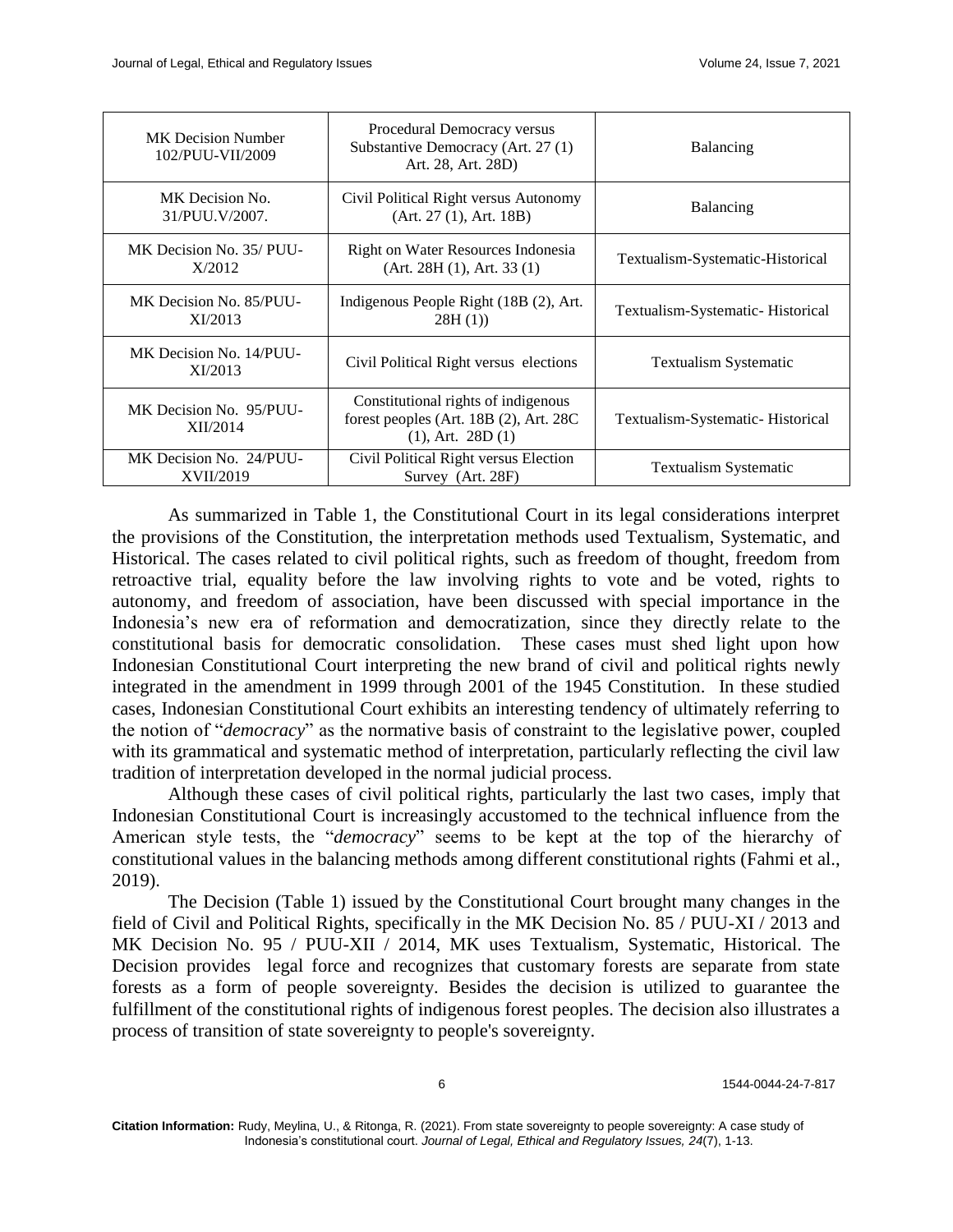Nevertheless, Indonesian Constitutional Court occasionally has a tendency to go beyond the traditional adjudicative constraints going more for free-style philosophical approach for defining this democracy. The use of rational basis test in the case of equality in voting rights (MK decision No.011-017/PUU-I/2003) without any reference is one example of the aforementioned free style of interpretation mode.

# **Socio-Economic Rights**

The second category is the constitutional cases entailing social economic rights, in which Indonesian Constitutional Court is observed taking a more active role in utilizing typical methods of civil law style legal reasoning of systematic and historical method of interpretation, when compared to the cases on civil political rights. This difference of activeness of the Indonesian Constitutional Court is a unique aspect found in comparative approach, which must stem from, on one hand, the special importance of having long been vested to the socioeconomic rights since the formulation of the 1945 Constitution from the very beginning, and on the other, the fact that this constitutional stress on the socio-economic rights has been long neglected during the authoritarian regime.

| Table 2<br><b>CONSTITUTIONAL INTERPRETATION UPON SOCIAL ECONOMIC RIGHTS CASES</b> |                                                     |                                        |                                                                                   |  |  |
|-----------------------------------------------------------------------------------|-----------------------------------------------------|----------------------------------------|-----------------------------------------------------------------------------------|--|--|
| Decision                                                                          | <b>Issue</b>                                        | Method of Interpretation               | Hierarchy of Values                                                               |  |  |
| MK decision No. 001-<br>021-022/PUU-I/2003                                        | Social Rights versus<br>Property                    | Systematic-Historical                  | 1. Public Welfare<br>2. Freedom of Economy                                        |  |  |
| <b>MK</b> Decision Number<br>002/PUU-I/2003                                       | Social Rights versus<br>Property                    | Systematic-Historical                  | 1. State Goal<br>2. Public Welfare<br>3. Freedom of Economy                       |  |  |
| MK Decision No.<br>008/PUU-III/2005                                               | Right to Life versus State<br>Monopoly              | Systematic                             | 1. Right to Life<br>2. Public Welfare<br>3. Freedom of Economy                    |  |  |
| MK Decision No. 21-<br>22/PUU-V/2007                                              | Social Rights versus<br><b>Investment Promotion</b> | Systematic-Historical                  | 1. Public Welfare<br>2. Freedom of Economy                                        |  |  |
| MK Decision No.<br>54/PUU-VI/2008                                                 | Right to Life versus State<br>Monopoly              | Systematic -Structural                 | 1. Public Welfare<br>2. Freedom of Economy                                        |  |  |
| MK Decision No. 32/<br><b>PUU-VII/2010</b>                                        | Right to Life versus State<br>Monopoly              | Systematic                             | 1. Right to Life<br>2. Public Welfare<br>3. Freedom of Economy                    |  |  |
| MK Decision No.<br>36/PUU-X/2012                                                  | Right to Life versus State<br>Monopoly              | Systematic -Structural                 | 1. Public Welfare<br>2. Freedom of Economy                                        |  |  |
| MK Decision No.<br>85/PUU-XI/2013                                                 | Right to Life versus<br>private Monopoly            | Textualism-Systematic                  | 1. State Goal<br>2. Public Welfare<br>3. Private Welfare<br>4. Freedom of Economy |  |  |
| MK Decision No.<br>18/2019                                                        | Social Rights versus<br>Property                    | Textualism -Systematic-<br>Grammatical | 1. Public Welfare<br>2. Freedom of Economy                                        |  |  |

7 1544-0044-24-7-817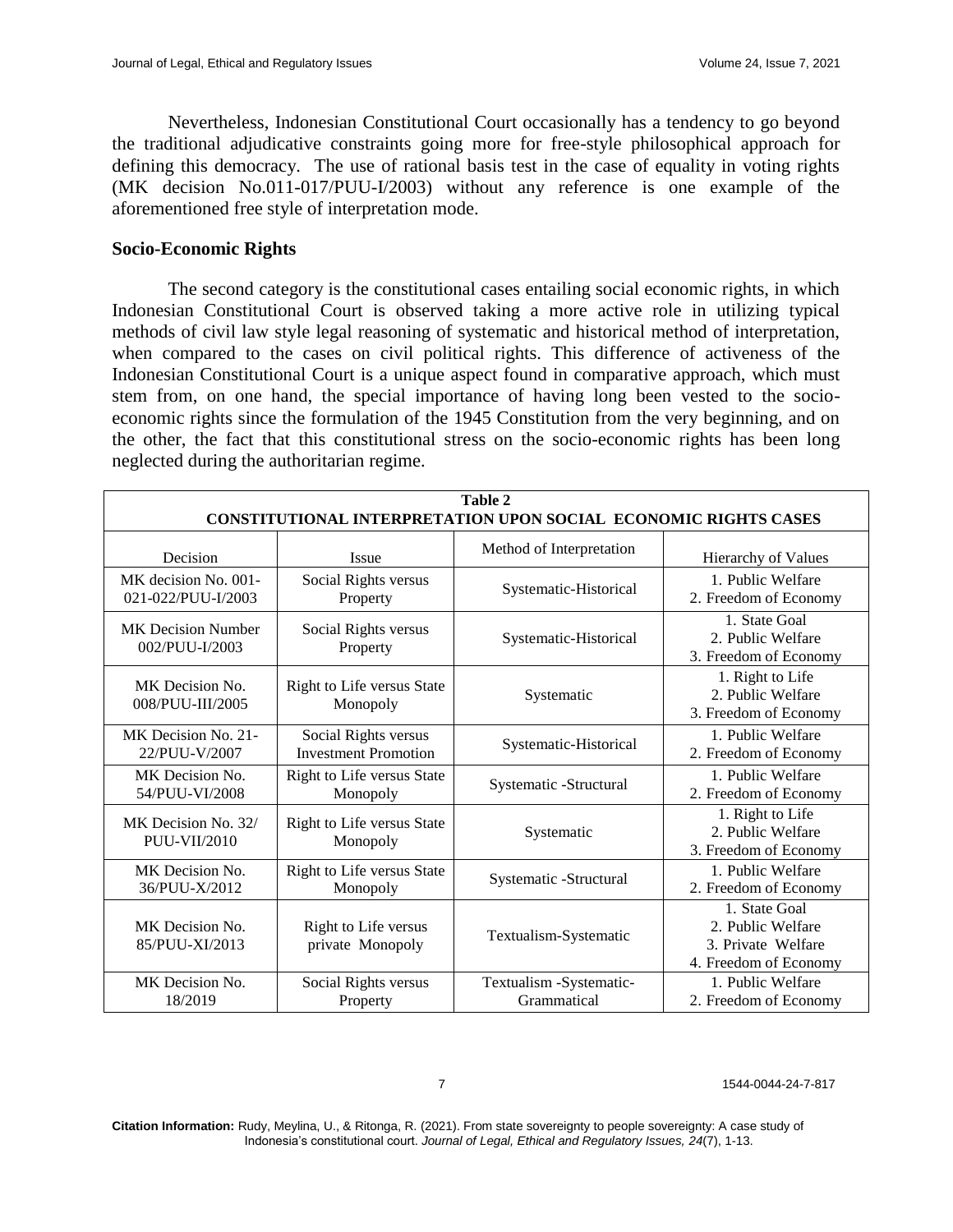Truly, the Constitutional Court as summarized in Table 2, the interpretation methods used such Textualism, Systematic, Historical and Grammatical. The explanation of socio-economic rights whose development was undertaken by the Indonesian Constitutional Court in the series of the cases having a relevance as summarized in Table 2 owns a definitive significance for Indonesians after decades of authoritarian regime. The provision of Article 33 of 1945 Constitution defining that the State possesses a restraint towards the lands including natural resources served as a weapon by the authoritarian government to quieten the local inhabitants' objections in which they were forced to leave their lands, and their traditional rights were infringed. The Constitutional Court of Indonesia has interpreted and provided a clarification explaining that there are definite constitutional restraints on state control grounded on the objective hierarchy of constitutional values. It served as an epoch-making judgment of the Indonesia Constitutional Court declaring that in light of the people's sovereignty over all natural resources and public proprietorship of these natural resources (Hosein, 2016), the people, through the Constitution, had "*provided a mandate to the state to make policy, organize, regulate, manage and supervise to achieve maximum welfare for the people*" (case reference no. No. 001-021-022/PUU-I/2003 page 106). In the MK decision No. 001-021-022/PUU-I/2003 on electricity law case, the principle of "*controlled by state*" has been implemented by Indonesia Constitutional Court and it provides an opportunity for investors to take part in dealing with salient sectors so long as the sectors are controlled by the state. The elemental principle is associated with protecting welfare rights of Indonesians over the jeopardy of oppressive proprietorship by the private sectors. The succeeding series of judgments encompassing MK Decision Number 002/PUU-I/2003 on Oil and Gas Law, MK Decision No. 008/PUU-III/2005 on Water Law, and MK Decision No. 21-22/PUU-V/2007 on Investment Law have generated the principle of state control in MK decision No. 001-021-022/PUU-I/2003 on Electricity Law as the interpretation basis.

It is exhibited that in this explanation series concerning on the social economic rights, Indonesian Constitutional Court has attained advancement of the series of hierarchical objective values of constitutional rights in economic activities, as follows: the first rank refers to the right to life; the second rank is linked with the state and nation aspirations, and the last rank is the right to public welfare.

By a series of social economic related cases, the Indonesian Constitutional Court has maintained its consistency in terms of interpreting the Article 33 of Indonesia's 1945 Constitution, in which it owns an expectation to utilize the equal ground to indistinguishable cases in accordance with the existence of the hierarchy of objectives values in the 1945 Constitution. The hierarchical value integrity whose development exists in the judgment series implicitly and seemingly denotes a conventional effect of civil law style of adjudication; meanwhile, it also affirms Ronald Dworkin's philosophical theory on the "*law as integrity*" which is frequently recognized to elaborate the case law development in the conventional law traditions. As mentioned in his concept of the law as integrity (Dworkin, 2014), Indonesian Constitutional Court in socio-economic cases denotes a noticeable propensity by perceiving the past institutional decisions indicating a morally orderly scheme of principles, and these principles are followed to resolve the present and future disputes.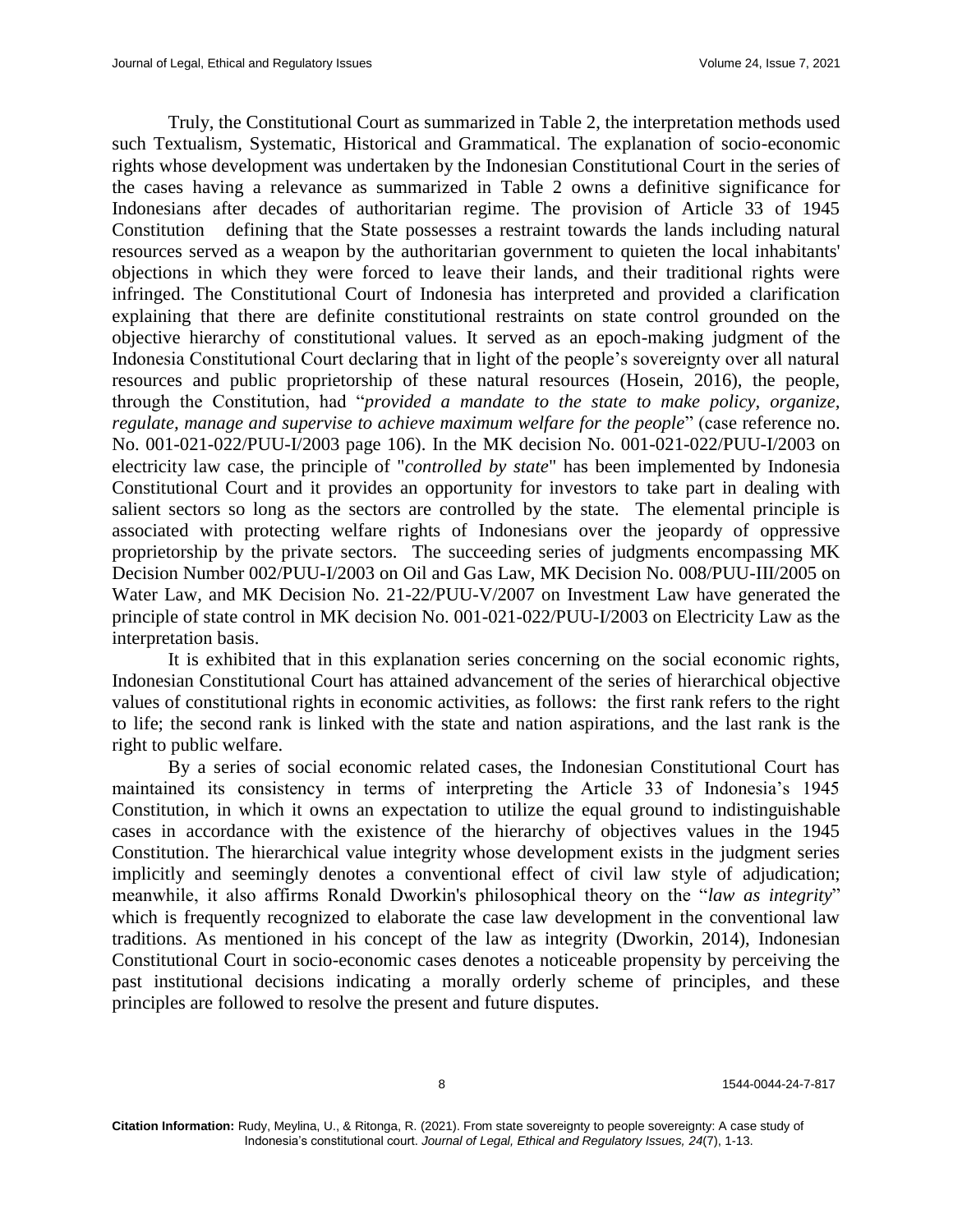# **Mixed Process of "Bricolage" and "Expressionism"**

Above reviews on judgments from Indonesian Constitutional Court would imply a certain relationship between the institutional choice of constitutional adjudication and the reach of constitutional interpretation. In addition to the fact that Indonesia has a characteristic of hybrid European model of institutional structure emphasizing the independent political role, the influence of civil law tradition of judicial interpretation to the Indonesian Constitutional Court has been evident in Indonesian cases. Such an attribute to civil law style interpretation seems evident specifically in the series of judgments involving the social economic rights as discussed above, such as the extended interpretation on the constitutional normative order through the traditional judicial interpretive approaches such as the systematic method of interpretation on pertaining provisions of the Constitution (see e.g. the case No.008/PUU-III/2005), finding and reasoning from the legislative intent (see e.g. the case No. 001-021-022/PUU-I/2003), and lastly is the deduction from the normative hierarchy of a welfare state (see e.g. the case No. 002/PUU-I/2003).

However, Indonesia Constitutional Court occasionally tends to go beyond the traditional adjudicative constraints, going more for a free-style philosophical approach particularly for such fundamental terms as democracy, as shown in the series of civil political rights. The use of rational basis test in the case of equality in voting rights vide MK decision No. 011-017/PUU-I/2003 without any reference is the example of the aforementioned free style of interpretation mode. As a result, Indonesian constitutional adjudication is not free from an overly political role beyond systemic constraints that should not be allowed under the present constitutional structure. In order to best accomplish its constitutional role as a player within the constraints of constitutional principle of legislative-led democracy, it would be beneficial for Indonesian constitutional court judges to pay more attention to technical interpretive constrains in civil law tradition, instead of being overly influenced by the dynamic style of political and philosophical opinions frequently accompanied by the image of activist US judges.

This exercise of constitutional power necessarily entails creative activities by enabling the judges to supply the content of the constitutional values in accordance with the social and political necessities of the time, while perpetually based on and being constrained by the stability of the same objective values they develop. In this context of the development within the constraint, the Indonesian Constitutional Court will be able to keep taking their active role of interpreting the constitution within their institutional position given under the present constitutional structure, which is in itself in the process of development from an authoritarian model to the constitutional democracy.

This section will be devoted to answering the third hypothesis of whether the characteristic of Indonesian Constitutional Court can be considered a dynamic process both in terms of institutional structure and adjudication practice is an example of "*bricolage*" instead of "*functionalism*" and "*expressionism*" in the constitutional scholarly terminology differentiating the world's constitutional phenomena. When applying the model of dynamic process of constitutional function introduced by Tushnet (1999) in which he described a view as a learning process of constitutional institution, institutionalization of Indonesian Constitutional Court cannot be explained within the single framework of functionalism, expressionism, or of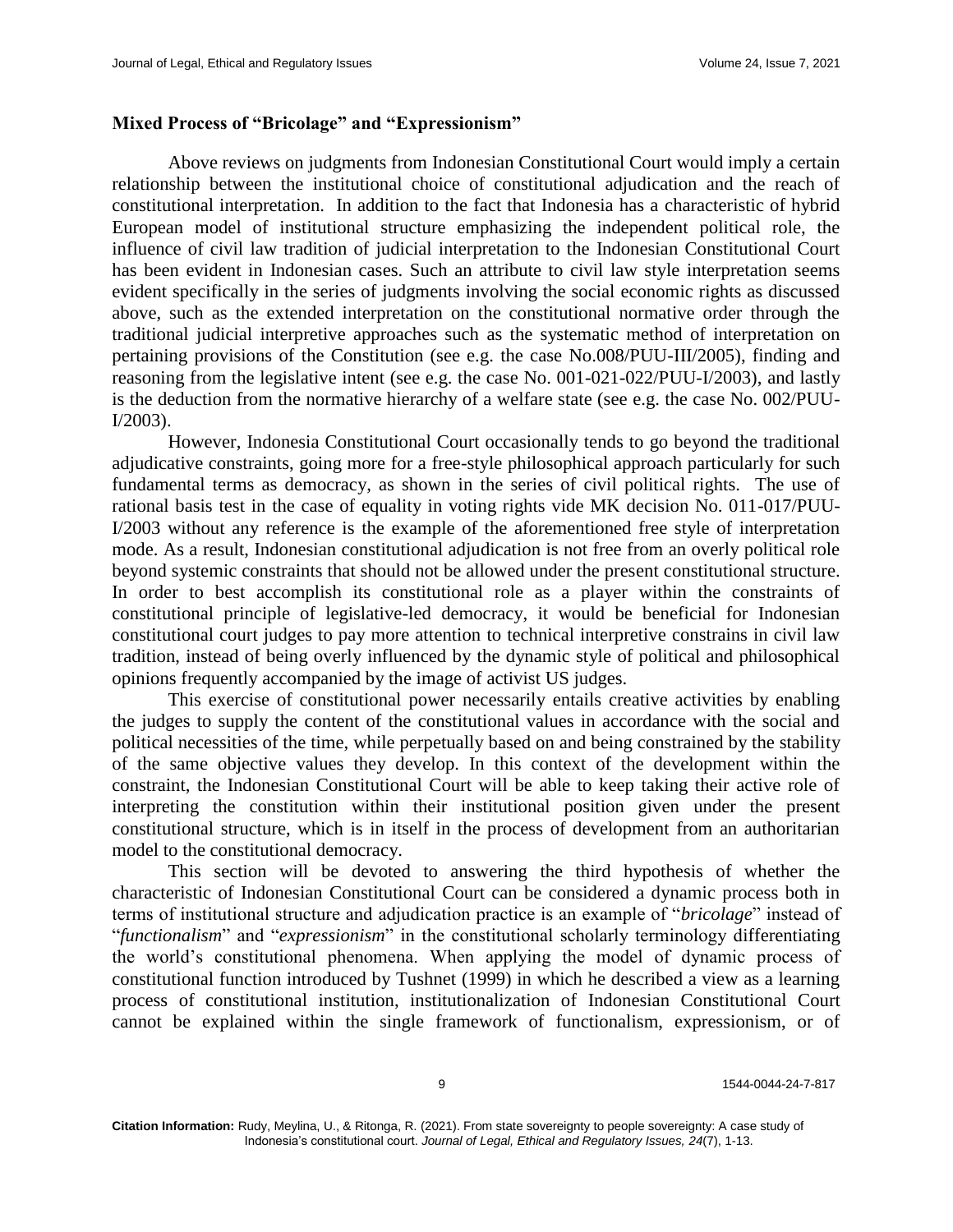bricolage. Probably, with an historical review of the process, it is evident that bricolage and expressionism is what occurred in the gradual process of constitutional adjudication in Indonesia.

In the specific details of institutional design, the expressivist learning process occurred in Indonesia constitutional Adjudication. Expressivism's strength lies in its ability to allow us to engage in a discussion of what is our constitutional characteristic, rather than leaving us to take it for granted. This process can be seen from jurisdiction and legal standing of Indonesian Constitutional Court that accommodates the indigenous community involvement in constitutional adjudication. This is totally unique of Indonesia, as the indigenous community has been given the chance to enter into the realm of constitutional debate. The inclusion of indigenous community as legal standing is the result of the Indonesia constitutional commitment to protect the long establishment of the indigenous community even with its constraint and challenges.

Bricolage is an unconscious process, and picking up a piece from somewhere just seems like a natural thing to do; this process in the constitutional interpretation seems harder to justify. The bricolage process in Indonesian Constitutional Court can be explained by seeing the judgment in the series of civil and political rights. As discussed above, Indonesian Constitutional Court, in the series of civil and political rights, has inconsistencies with the constitutional interpretation. The Indonesian Constitutional Court tends to be affected by the free style of interpreting the democracy notion unconsciously, taking some random standard of review from US constitutional interpretation without any reference as shown clearly in equality of voting rights cases.

The other series of judgments involving the social and economic rights is considered as expressionism approach of constitutional interpretation reflecting Indonesia local context and historical legacy. The series of judgments in this regard is defining the long debate upon state control definition in the Indonesia 1945 Constitution. 1945 Constitution Article 33 is the reflection of economic policy framed by the founding fathers in 1945 in order to achieve the state goal stated in the constitution preamble.

Accordingly, the phenomenon of Indonesian Constitutional Court is considered as a mixed process of "*bricolage*" and "*expressionism*". Given the random and unconscious nature of "*bricolage*", particularly observed in civil and political cases, there is a high risk of having the constitutional interpretation evolve in illegitimate way. An implication is that this "*bricolage*" of constitutional evolution in Indonesia must need a constraint to be pursued in a legitimate way, within the game rules given by the constitution itself as the supreme source of legitimacy reflecting the whole nations' consent. It is suggested that the "*expressionism*" pursued in the series of socio-economic cases in forms of intentional and willful struggles for the clarification of constitutional normative order gives light to the cases in other categories so that the free style nature of "*bricolage*" should be well termed in the sought for democracy and constitutionalism in the Indonesian context of constitutional evolution.

### **Toward People Sovereignty**

The notion of "*constitutionalism*", either restated as rechtstaat or the rule of law, has evolved from the true need to limit the powers of government and safeguard against arbitrary or despotic rule. Indonesia, before the constitutional amendments taking place in 1999 through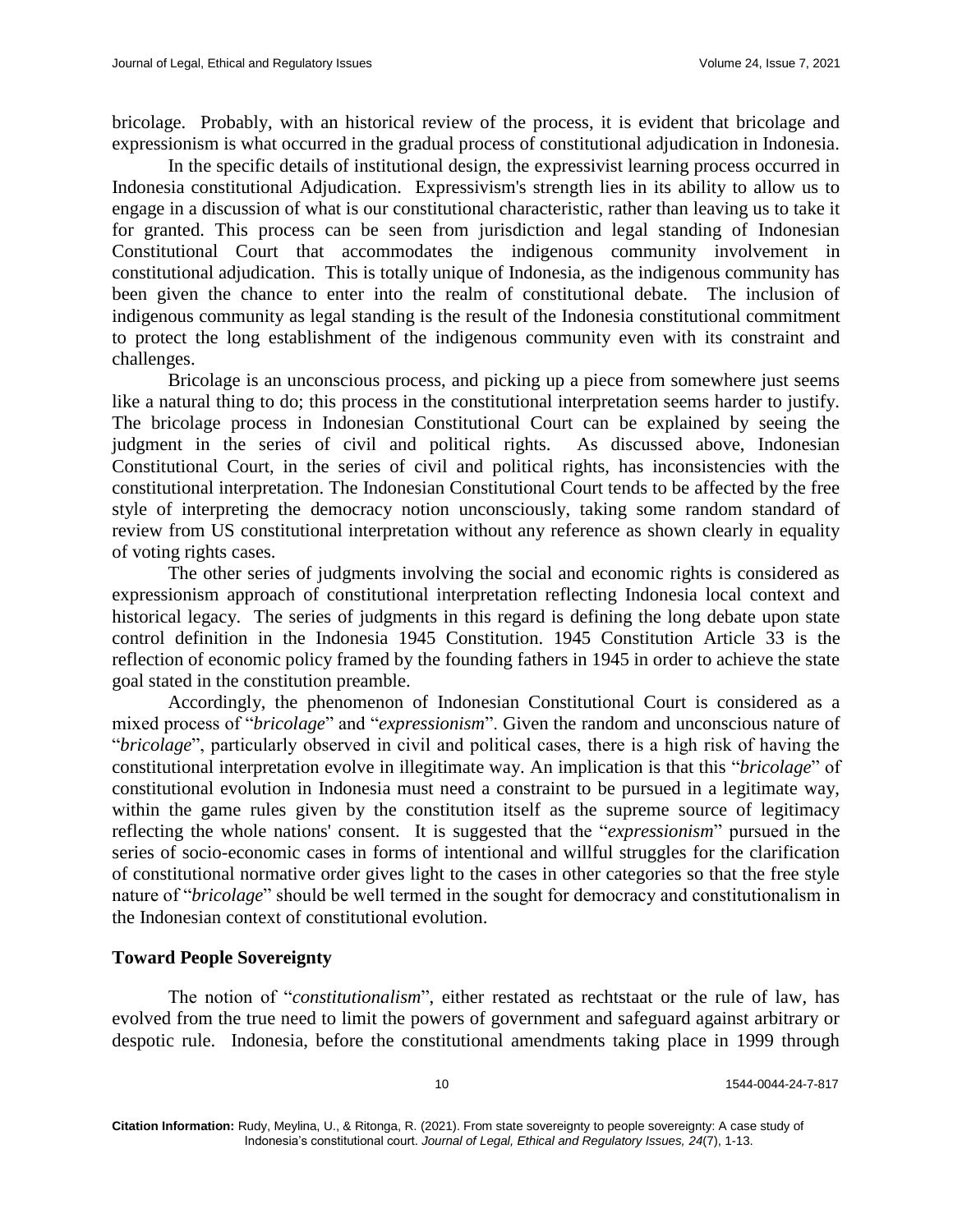2001, had been a typical case of this, long-dominated under decades of arbitrary or despotic rule by the authoritarian regime, where the emergence of "*constitutionalism*" was truly awaited. The introduction of the Constitutional Court by the constitutional amendment in 2001 must be remembered as the initiation of Indonesian "*constitutionalism*". However, it must also be emphasized that the introduction of constitutional institution is a necessity, yet it is an inadequate situation for achieving the goal of deepening of constitutional values. Constitutionalism in Indonesia should be distinguished from a mere majoritarianism, and it has to be identified by the commitment to nothing other than the clarification and deepening of Indonesia's own constitutional normative order. The Indonesian Constitutional Court has to be continuously studied for its actual dynamic process of fulfilling the requirement of a clear hierarchy of laws, supported by a legal culture in the local society (Warman et al., 2018).

It is clear that the constitutional adjudication could not exercise this power beyond the constitutional structural constraints. Indonesian constitutional structure is in itself in the unique process of formation, while empathizing with supremacy of the legislature as the primary source of national representation, and while recognizing the balance of power-style tension between this legislature and the administration head by the president having its own democratic legitimacy vested by the national council. In this particular picture of mixed constitutional system, the role of Constitutional Court adds more complexity while primarily being mandated to watch over the legislative, while the constitutionality of administrative regulations is considered to be under the jurisdiction of Supreme Court as the head of judicial system. Accordingly, the constitutional role of the Constitutional Court itself has to be identified through the continued endeavors by itself. The challenge for "*constitutionalism*" in Indonesian context is yet continuing.

### **CONCLUSION**

Indonesian Constitutional Court (MK) decision in the field of Social-Political Rights, and Socio-Economic Rights in general employs the method of interpretation such us Textualism and Systematic and some of them use historical and Grammatical method of interpretation. The method of interpretation by MK has brought many changes in the Indonesian constitutional system, one of which is the recognition and guarantee of the constitutional rights of indigenous and tribal peoples and other guarantees in the economic field. The decision illustrates the process of transition from state sovereignty to people's sovereignty. Nevertheless, until now, MK does not have its own standards in the use of methods of interpretation. The standard is completely needed considering that the MK decisions occasionally tend to go beyond the traditional adjudicative constraints going more for free-style philosophical approach for defining something, one of which is democracy.

### **ENDNOTE**

1. Indonesia's constitutional history started in 1945. Before the declaration of independence on August 17, 1945, the preparation committee for the independence had started the drafting process of the constitution. The 1945 Constitution was ultimately enacted on August 18, 1945. In 1949 due to negotiation with the Allied Forces, Indonesian territory was divided into small states under the 1949 Constitution of the United States of Indonesia. Afterwards, in 1950 Indonesia attained its total freedom and the Contemporary Constitution of 1950 was enacted mandating the making of a more comprehensive permanent constitution to a Constitutional Assembly. However, the Constitutional Assembly was considered failed in 1959 so that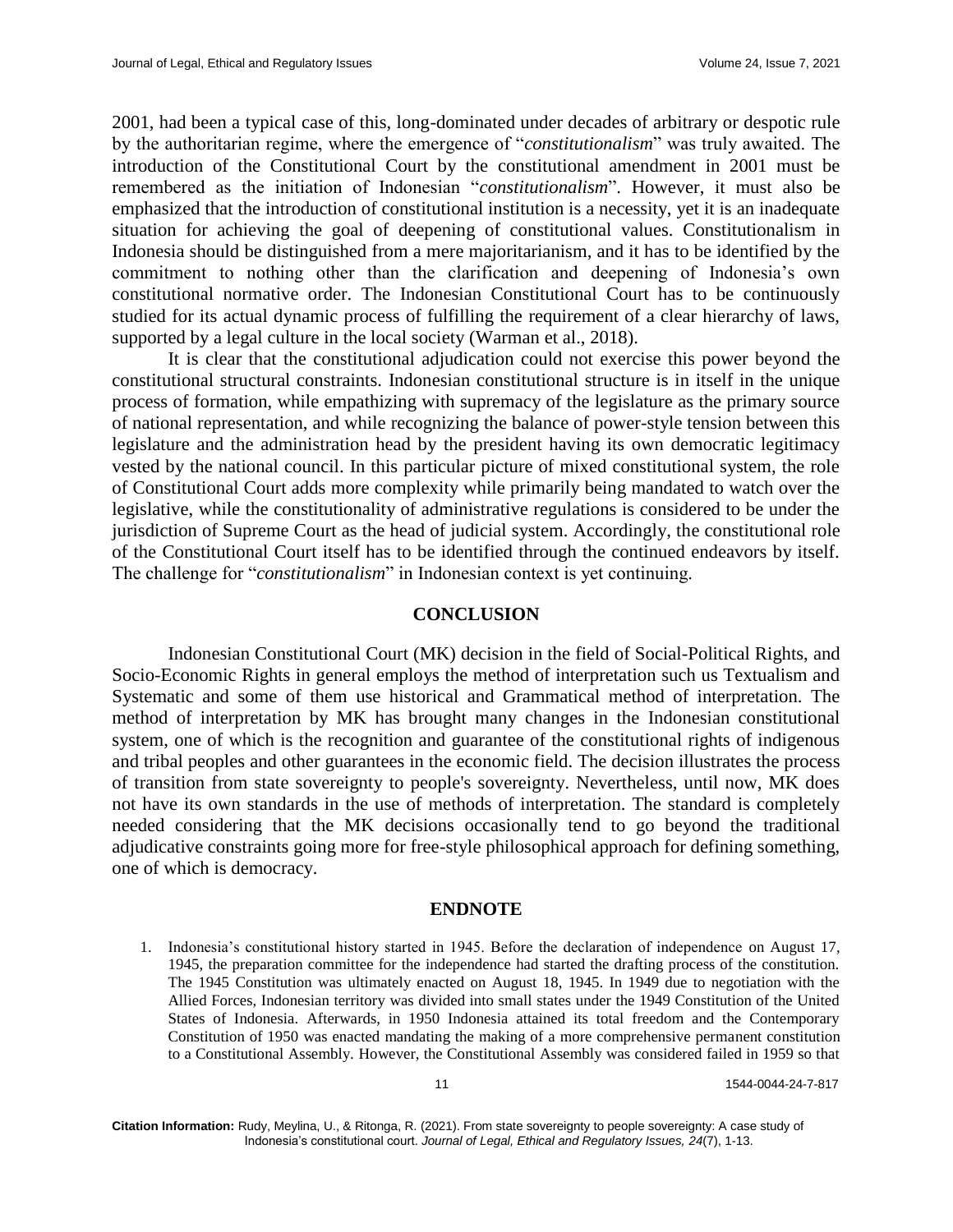President Sukarno declared to go back to the 1945 Constitution. From July 1959 to August 1999, the 1945 Constitution remained in place. In 1999 to 2002 amendments were made. Although major changes have been made in the four amendments, the current constitution is officially called "*the 1945 Constitution*".

- 2. Soeharto relinquished his presidency in 1998, and after 32 years in power, the New Order eventually disintegrated. B.J. Habibie was Soeharto's successor. Afterwards, a new democratic constitution with accountability and transparency became what the people (students in particular) expected. Moreover, they were extremely eager to ameliorate the justice system which did not entail 'KKN' (Corruption, Collusion and Nepotism). Furthermore, the Indonesian Armed Forces was not allowed to get involved in politics. This 'early stage of political transformations' from Suharto to Habibie emerged as the beginning of the succeeding stages of political liberalization from authoritarianism.
- 3. Article 2 (1) of 1945 Constitution before amendment mentioned that The General Assembly shall consisted of the members of the House of Representative augmented by the delegates from the regional territories and groups as provided for by statutory regulations.
- 4. Law No. 16/1969; Law No. 5/1975; Law No. 2/1985; and Law No. 5/1995 on MPR and DPR Membership.
- 5. Article 5 of 1945 Constitution before amendment stated as follow: (1) The President shall hold the power to make statutes in agreement with the DPR. (2) The President shall determine the government regulations to expedite the enforcement of laws. See Article 7 stating that the President including Vice-President shall hold office for a term of five years and shall be eligible for re-election. Tthis provision enabled the president to hold the presidency without term limitation.
- 6. The political point of view, the amendment of 1945 Constitution was not "*by design*" but more to the accident to save the "*reformasi*" and to prevent chaos of politic. It was completely different from Thailand and the Philippines' experience on constitutional reform.

# **REFERENCES**

Ackerman, B. (1997). The rise of world constitutionalism. *Virginia Law Review*.

- Asshiddiqie, J. (2004) *Format Kelembagaan Negara dan Pergeseran Kekuasaan dalam UUD 1945 "State Organ and Power Shift in 1945 Constitution"*. Yogyakarta, FH UII Press.
- Bhakti, I. (October 2020) The Transition To Democracy In Indonesia: Some Outstanding Problems, *paper presented in Conference, 'Transition Towards Democracy in Indonesia'*, Hotel Santika, Jakarta.
- Cappelletti, M. (1970). Judicial Review in Comparative Perspective. *California Law Review*, *58*(5), 1017.
- Clark, D.S., & Shapiro, M. (1983). Courts: A Comparative and Political Analysis. *The American Journal of Comparative Law*, *31*(1), 143.
- Collins, J.S. (2019). Penambahan Kewenangan Constitutional Question di Mahkamah Konstitusi sebagai Upaya untuk Melindungi Hak-Hak Konstitusional Warga Negara. *Jurnal Konstitusi*, *15*(4), 688.
- Da Silva, V.A. (2014). How global is global constitutionalism? Comments on Kai Moller's the global model of constitutional rights. *Jerusalem Review of Legal Studies*, *10*(1), 175–186.
- Dworkin, R. (2014). A matter of principle. In *Essays and Reviews: 1959-2002*, Princeton University Press, 107.
- Fahmi, K., Isra, S., Muchtar, Z.A., & Hilaire, T. (2019). The role of the law in safeguarding electoral democracy in Indonesia. *Journal of Legal, Ethical and Regulatory Issues*, *22*(2), 1–6.
- Ginsburg, T. (2003). *Judicial review in new democracies: Constitutional courts in asian cases*. Cambridge University Press, 1-295.
- Ginsburg, T. (2014). Constitutional courts in East Asia. In *Comparative Constitutional Law in Asia*. Edward Elgar Publishing Ltd, 57-79.
- *Habibie's Legacy Of Democracy*. (2019). Retrieved from: [Https://Www.Thejakartapost.Com/Academia/2019/03/21/Habibies-Legacy-Of-Democracy.Html](https://www.thejakartapost.com/academia/2019/03/21/habibies-legacy-of-democracy.html)
- Hanadi, S. (2019). Kewenangan Mahkamah Konstitusi dalam Menafsir Undang-Undang Dasar Negara Republik Indonesia Tahun 1945. *Ekspose: Jurnal Penelitian Hukum Dan Pendidikan*, *16*(1), 349.
- Harijanti, S.D., & Lindsey, T. (2006). Indonesia: General elections test the amended Constitution and the new Constitutional Court. *International Journal of Constitutional Law*, *4*(1), 138–150.

12 1544-0044-24-7-817